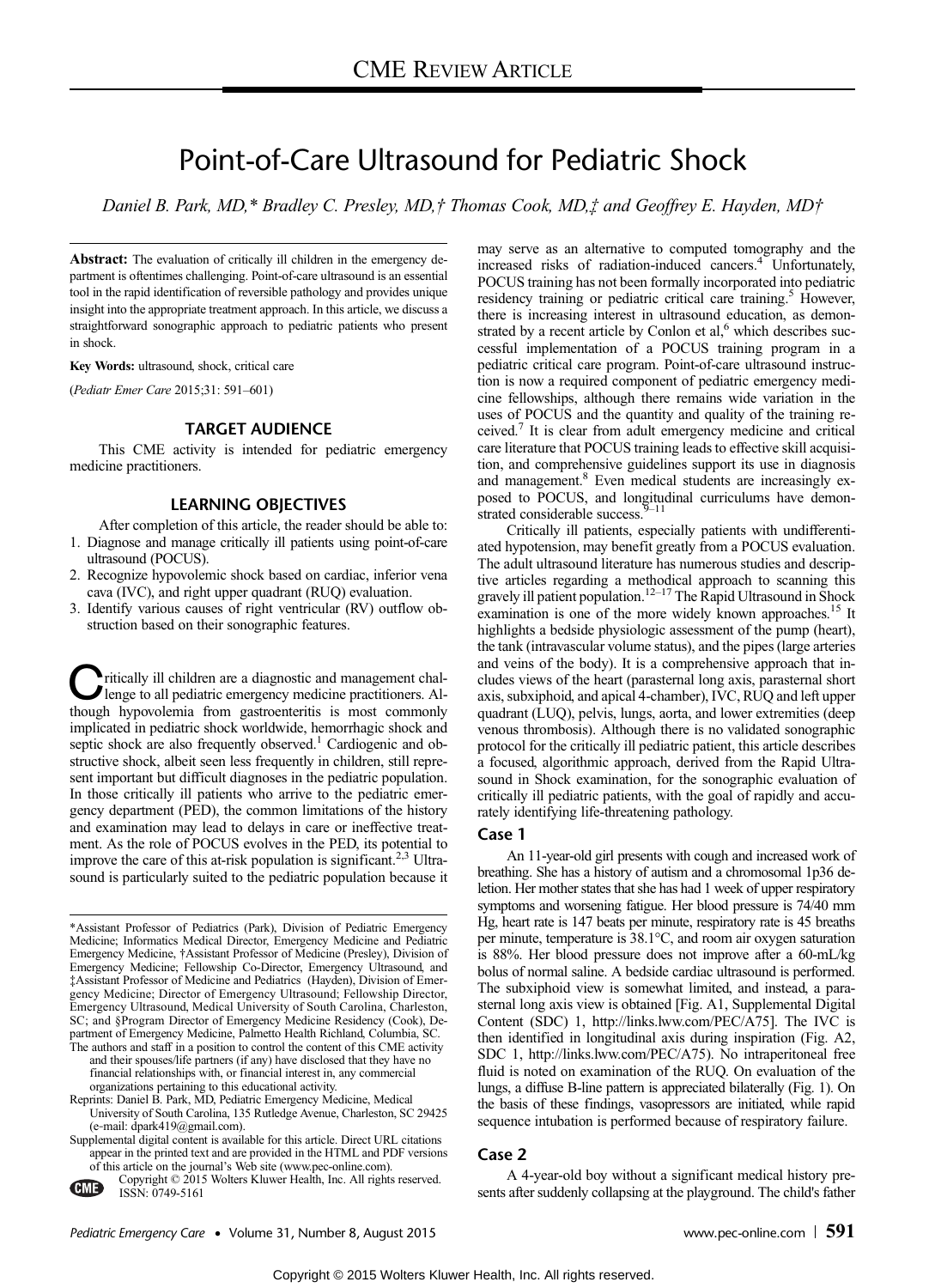

FIGURE 1. Lung evaluation with visualization of the pleural line (arrow), ribs (R), and B-lines (arrowheads).

rushes him to the PED, where he is noted to be unresponsive with diminished pulses. His blood pressure is not measureable, heart rate is 180 beats per minute, respiratory rate is 34 breaths per minute, temperature is 36.0°C, and room air saturation is unobtainable. While intravenous (IV) access is obtained, a quick cardiac assessment demonstrates normal LV function and no tamponade. The IVC is flat. The RUQ view reveals free fluid in the hepatorenal space (Fig. A3, SDC 1, http://links.lww.com/PEC/A75). No lung pathology is observed on ultrasound. While IV fluids and blood are being administered, the child loses pulses, chest compressions are initiated, and IV epinephrine is given. There is no return of spontaneous circulation, and the child is pronounced dead.

# Case 3

A 10-year-old boy presents to the ED with a 2-week history of fever, rash, vomiting, diarrhea, shortness of breath, and chest pain. Recently, his pediatrician diagnosed him with dermatitis and costochondritis. Because of progression of symptoms, his parents brought him to the ED. His blood pressure is 80/48 mm Hg, heart rate is 115 beats per minute, respiratory rate is 32 breaths per minute, temperature is 38.0°C, and room air oxygen saturation is 99%. A POCUS is performed. The subxiphoid view demonstrates a large circumferential pericardial effusion, with collapse of the RV (Fig. 2). In addition, the patient has a noncollapsible IVC during inspiration (Fig. A4, SDC 1, http://links.lww.com/PEC/A75). Cardiology is emergently consulted, and the patient undergoes a bedside pericardiocentesis.

# SHOCK ULTRASOUND TECHNIQUE

With regard to shock, the pathophysiology is traditionally separated into 1 of 4 categories:

- 1. Cardiogenic
	- Myocarditis, myocardial infarction, arrhythmia, and so forth
- 2. Volume loss
	- Bleeding, vomiting, diarrhea, poor oral intake, and so forth
- 3. Distributive
	- Sepsis or neurogenic causes
- 4. Obstructive
- 592 [www.pec-online.com](http://www.pec-online.com) example and the community of the C 2015 Wolters Kluwer Health, Inc. All rights reserved.

• Cardiac tamponade, pneumothorax, pulmonary embolism, and so forth

In the initial assessment of patients in shock, the clinician may use POCUS to rapidly assess 4 areas to determine the cause of the patient's hypotension and help to guide treatment. These 4 areas include the following:

- 1. Heart
- 2. IVC
- 3. Intraperitoneal cavity
- 4. Lungs and pleura

# Evaluating the Heart

When looking at the heart, the examiner should assess LV function and filling. Decreased filling indicates diminished venous return from either hypovolemia or obstruction of blood flow through the right heart or pulmonary vasculature. Poor function indicates heart failure. The examiner may also assess RV filling and function. Decreased filling of the right heart indicates diminished return from either loss of blood volume or increased capacitance from sepsis or neurogenic causes.

# Background

The history of and indications for focused cardiac ultrasound is comprehensively described in the 2010 consensus statement between the American Society of Echocardiography and the American College of Emergency Physicians.<sup>18</sup> In this document, it was noted that focused cardiac ultrasound was a fundamental tool to expedite the diagnostic evaluation of the patient, to initiate emergent treatment, and to allow for rapid triage decisions. Pointof-care limited cardiac examinations have also been described in the pediatric literature for more than a decade. Pershad et al<sup>19</sup> were among the first to describe the role of point-of-care echocardiography in critically ill pediatric patients. They found that emergency physician sonographers compared favorably with experienced pediatric echocardiography providers in the performance of point-ofcare studies, accurate assessment of LV function, and IVC volume assessment. Spurney et  $al^{20}$  noted comparable results between



FIGURE 2. Subxiphoid cardiac view demonstrating a large pericardial effusion (asterisk), with a collapsed free wall of the RV (arrowheads), indicating tamponade. Also labeled are the liver in the near field and the LV.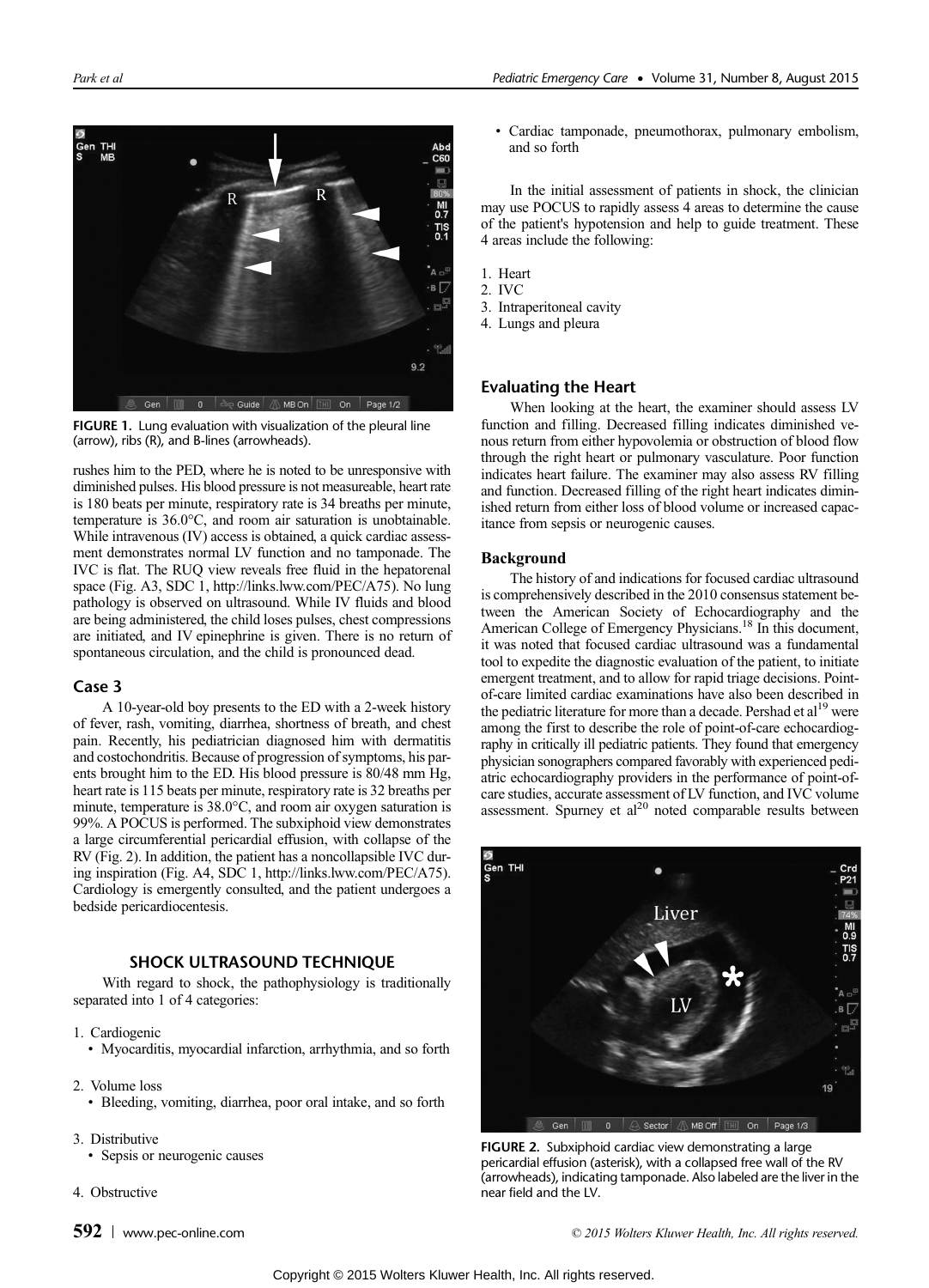noncardiologist sonographers and formal echocardiograms on pediatric patients with regard to the identification of pericardial effusion, LV size, and LV systolic function.

### Technique

Because of its low frequency and small footprint, the phased array probe is the primary probe for performing cardiac ultrasound. A single cardiac view is generally recommended for the 4-step shock ultrasound protocol. Both the subxiphoid and parasternal long axis views are reasonable choices for the single cardiac view. Both views allow rapid identification of LV dysfunction and cardiac tamponade.

The subxiphoid view is one of the first views recognized by emergency physicians because of their familiarity with it from the Focused Assessment with Sonography for Trauma (FAST) examination. Although there is some variation in the orientation of the probe indicator for point-of-care cardiac ultrasound, this article will discuss maintaining the screen indicator in the upper left corner of the viewing screen ("abdominal" orientation) to maintain consistency with other point-of-care applications. The subxiphoid view is obtained by placing the probe on the patient's upper abdomen approximately 2 to 3 cm below the xiphoid process, with the probe indicator pointed toward the patient's right side. The probe is held on its anterior surface, relative to the patient. The probe is fanned so that its transmitting surface is pointing toward the patient's head and that the probe is held at an approximately 15-degree angle from the patient's abdomen. This approach maximizes the role of the liver as an acoustic window for visualizing the heart. The liver, appearing at the top of the screen (near field), has a gray echotexture with a "salt-and-pepper" appearance. Deep to this, the bright white (echogenic) pericardium is noted, followed by the RV and right atrium (RA), septum, and the LV and left atrium (LA) (Fig. A5, SDC 1, http://links.lww.com/PEC/A75). If feasible, the patient may be asked to "breathe deeply and hold" to improve the acoustic window.

The parasternal long axis view is obtained just lateral to the left border of the sternum. The parasternal views are useful for estimating ejection fraction and assessing ventricle size. The parasternal long axis view may be obtained in the second to fifth intercostal spaces, depending on the patient's anatomy. Different interspaces should be imaged to obtain the best sonographic window. In the parasternal long view, the probe indicator is generally pointed toward the patient's left hip. Imaging patients in a left lateral decubitus position may improve this view. In the long axis, the RV will be at the top of the screen. The LV, LA, mitral valve (MV), and LV outflow track are also visualized (Fig. A6, SDC 1, http://links.lww.com/PEC/A75). Minor adjustments of the probe, including clockwise and counterclockwise rotation, may be necessary to get a true long axis view demonstrating the entire LV. Although estimation of ejection fraction is performed by a visual estimation of an experienced sonographer, a relatively simple way to estimate ejection fraction is by the movement of the anterior MV leaflet. In diastole, the valve leaflet should almost touch the wall of the interventricular septum in patients with a normal ejection fraction. Decreased ejection fraction is associated with a larger distance between the MV leaflet and the septal wall (Fig. A1, SDC 1, http://links.lww.com/PEC/A75).

# Evaluating the IVC

Ultrasonic evaluation of the IVC is used as a surrogate for central venous pressure and relative intravascular volume. However, it should be viewed within the context of other clinical indicators including vital signs, ejection fraction of the heart estimated by ultrasound, and the patient's symptoms. The examiner is looking for the amount of collapse of the IVC when the patient creates negative intrathoracic pressure by inspiration. This pulls blood from the IVC into the RA of the heart and causes the IVC to collapse. If the IVC is very large and collapses only a small amount, the patient likely has an elevated central venous pressure (CVP). Conversely, if the IVC is very thin and collapses with inspiration, the patient has a low CVP. An alternative is to perform a ratio of IVC to aorta, where volume depletion would be defined as an IVC-to-aorta ratio of less than 0.8.

In cases of suspected rapid volume loss (eg, hemorrhagic) or gradual volume loss due to vomiting, diarrhea, or poor oral intake, investigating the IVC by ultrasound may provide great value to the patient evaluation.

#### Background

The IVC has been extensively studied in an adult population and is considered a reasonable predictor of intravascular volume status.<sup>21–23</sup> Few studies exist in the pediatric literature, and there is some conflicting evidence as to its utility in estimating of vol-<br>ume status.<sup>24–26</sup> A recent study by Ng et al<sup>24</sup> found that IVC measurements did not correlate well with CVP measurements in a study of patients in the pediatric critical care unit, although two thirds of these patients were mechanically ventilated.

In the noted studies, volume status was assessed by comparing the ratio between the diameters of the IVC to the aorta. Because the absolute IVC diameter changes with developmental age, the ratio of the IVC to the aorta normalizes the IVC size. The maximal diameter of the aorta in systole and the IVC in expiration are compared. A lower ratio of IVC-to-aortic size correlates with dehydration. It is reported that an IVC-to-aorta ratio of greater than 0.8 suggests normal volume status.<sup>26</sup> Inferior vena cava collapsibility may also provide information regarding volume statues. An IVC that collapses more than 50% is concerning for hypovolemia, whereas if the IVC has little respiratory variation and appears plethoric, there is concern for right-sided heart overload, strain, or hypervolemia. Ventilated patients present a diagnostic challenge with regard to evaluation by ultrasound. These patients receive positive intrathoracic pressure that generally results in a large, noncollapsible IVC. However, a small collapsible IVC in a ventilated patient may signal hypovolemia.

#### Technique

A short axis (transverse) view of the IVC is obtained by placing the phased array or curvilinear probe (although the linear array probe is reasonable for infants) in the midepigastric region of a supine patient, with the probe indicator toward the patient's right side (Fig. A7, SDC 1, http://links.lww.com/PEC/A75). The first step is to identify the echogenic vertebral body (Fig. 3). Differentiating the IVC from the aorta in transverse is relatively easy. The aorta always runs directly anterior to the vertebral body, with the IVC oriented to the patient's right. The aorta is a thicker walled structure and is more pulsatile than the IVC. A measurement of the anterior-posterior diameter of both the IVC and the aorta is recommended in this view (Fig. 3).

An alternative way to measure the IVC is in its long axis (sagittal). The probe is again placed high in the midepigastrium but is now oriented toward the patient's head (Fig. A8, SDC 1, http://links.lww.com/PEC/A75). If the probe is placed precisely in the midline of the abdomen, the aorta is typically visualized first. It may be necessary to drag or fan the probe across the midline to the patient's right side to adequately visualize the IVC. The IVC can be seen posterior to the right lobe of the liver, coursing cephalad into the RA. The hepatic vein may be seen just anterior to the IVC. The area of interest when evaluating IVC collapsibility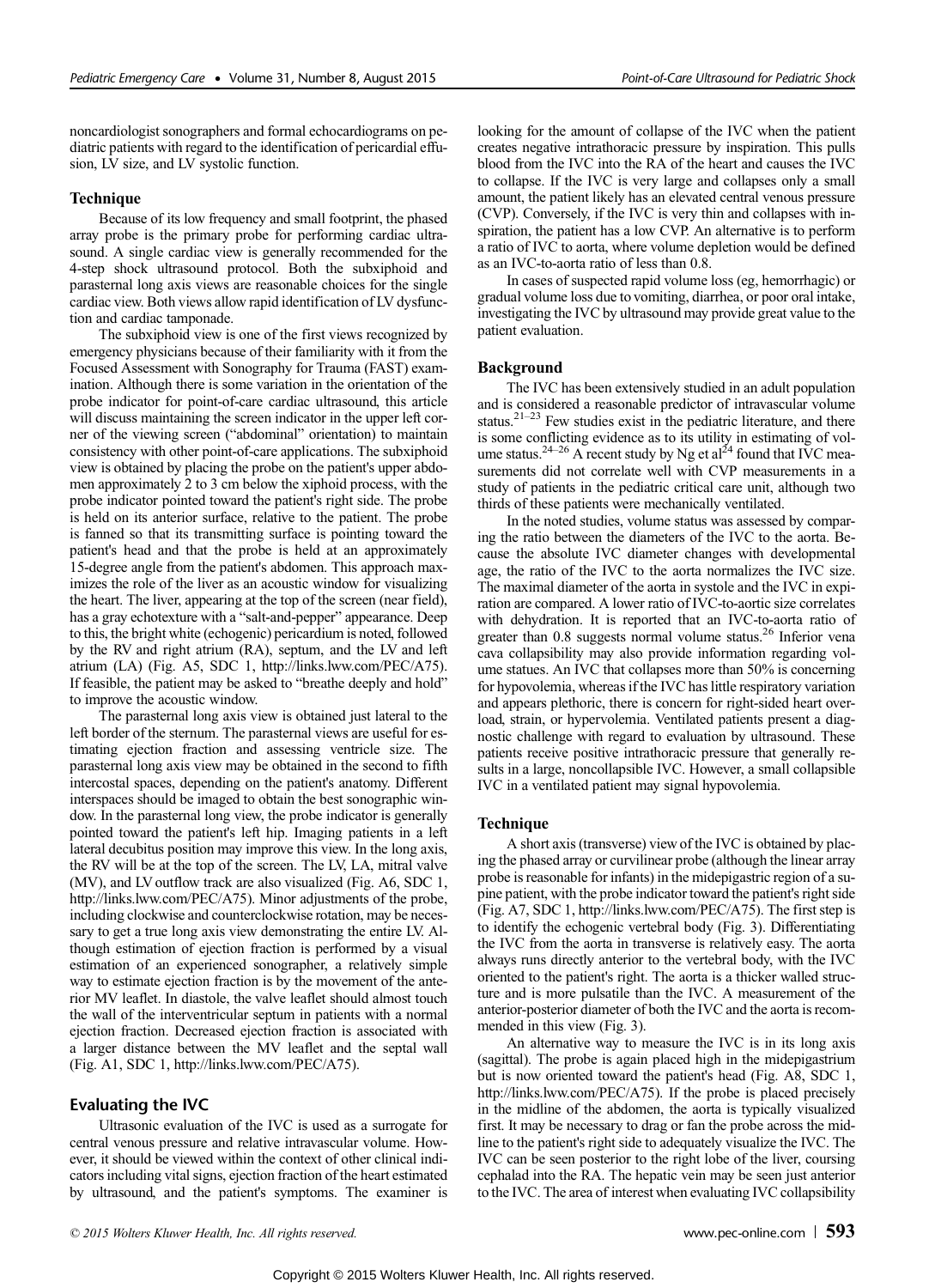

FIGURE 3. Transverse view of the IVC. Note the vertebral body (V). anterior-posterior diameters of the IVC and aorta are measured.

is 2 to 3 cm distal to the RA-IVC junction. M-mode may be used to assess for IVC collapsibility with tidal respirations (Fig. A9, SDC 1, http://links.lww.com/PEC/A75). An IVC collapsibility index may be calculated or visually estimated to assess for hydration status.

# Evaluating the Abdomen for Intraperitoneal Free Fluid

When assessing for intraperitoneal free fluid in the pediatric patient, the 2 areas providing the greatest yield are the RUQ and the pelvic or suprapubic space. Of the described views of the FAST examination, these are the most sensitive for the detection of free fluid.

#### Background

In an adult patient with blunt abdominal trauma and hypotension, the FASTexamination is a reliable diagnostic tool for free intraperitoneal fluid and may predict the need for exploratory laparotomy.27 However, pediatric blunt abdominal injuries are more complicated because many solid organ injuries remain intracapsular and do not manifest free fluid.<sup>28</sup> A 2007 metaanalysis that included around 4000 pediatric patients confirmed that the FAST examination was useful in detecting free fluid but was inadequate as a screening tool for abdominal injury.<sup>29</sup> In general, though, a positive FASTexamination in a hypotensive trauma patient confirms an intraperitoneal source of blood loss and may guide disposition and surgical management.

In the supine patient, free intraperitoneal fluid can accumulate in 3 dependent areas: the hepatorenal recess (Morison pouch), the splenorenal recess, and the rectouterine space in women (pouch of Douglas) or rectovesical pouch in men. It is important to keep in mind that the most commonly injured structures in the pediatric patient are the liver and the spleen.<sup>30</sup> The most common area where free fluid collects is the RUQ via the right paracolic gutter, although fluid also commonly collects in the suprapubic (pelvic) space. The LUQ, even in cases of a splenic injury, may first shunt blood to the RUQ and pelvis before demonstrating free fluid in the subphrenic and splenorenal recesses.

The amount of fluid that needs to accumulate in the abdomen before it can be reliably detected on ultrasound depends on the size of the patient, the quality of the examination, and the experience of the sonographer. Smaller patients may require smaller amounts of fluid to have a positive examination. The typical volume of fluid needed to elicit a positive FAST examination is between  $200$  and  $600$  mL.

# The RUQ: Technique

In the RUQ, Morison pouch is a potential space between the liver and the kidney. The probe is typically placed in a coronal view, with the probe indicator toward the patient's head and positioned in the anterior axillary line (Fig. A10, SDC 1, http://links.lww.com/PEC/A75). It is essential to visualize the following potential spaces as part of a complete evaluation of the RUQ: the pleural space, the subphrenic space, Morison pouch, and the inferior pole of the kidney, which communicates with the paracolic gutter. Free fluid will appear as an anechoic (black) strip layering in between these spaces (Fig. 4).

#### The Pelvis: Technique

The pelvis is considered to be the most dependent area on the pediatric abdomen. Blood from either the liver or the spleen can travel down the right paracolic gutter into the pelvis and create a positive examination due to the absence of a phrenicocolic ligament on the right side of the peritoneal cavity.

The goal of the suprapubic view is the obtain views of the rectouterine pouch (pouch of Douglas) in women and the rectovesical pouch in men. As opposed to the RUQ and LUQ that are typically evaluated in a single plane (coronal), the pelvis should be scanned in 2 planes. An axial (short axis) view of the pelvis is obtained by placing the transducer just cephalad to the pubic symphysis, with the probe indicator toward the patient's right side (Fig. A11, SDC 1, http://links.lww.com/PEC/A75). It should be angled so that the ultrasound signal is directly caudally into the pelvis. A sagittal or longitudinal view of the pelvis is obtained by rotating the transducer 90 degrees so that the probe indicator is pointing to the patient's head (Fig. A12, SDC 1, http://links.lww.com/PEC/A75). In the transverse orientation, anechoic free fluid may be visualized in the retrovesical space that outlines the posterior wall of the bladder (Fig. A13, SDC 1, http://links.lww.com/PEC/A75). In the female pelvis, fluid will collect posterior to the uterus or between the body of the uterus and bladder. In the longitudinal orientation (sagittal), fluid will collect posterior to the bladder



FIGURE 4. RUQ view. Free fluid (arrowheads) in Morison pouch. Kidney (K) and rib shadowing (arrows) also noted.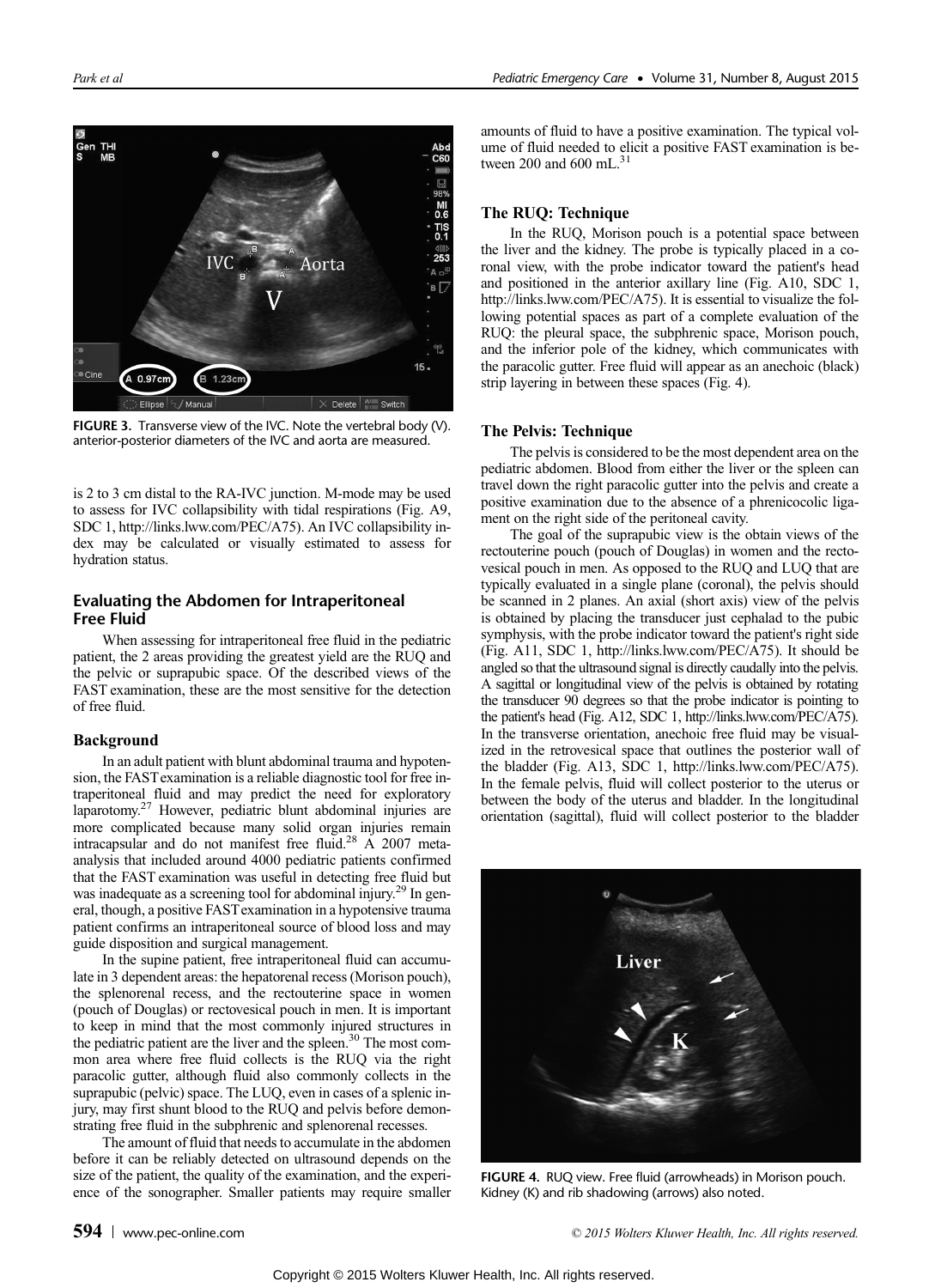and the bowel in men and between the uterus and the bowel in women (Fig. A14, SDC 1, http://links.lww.com/PEC/A75).

# Evaluating the Lungs for Pneumothorax, Pulmonary Edema, and Pleural Effusions

An extended FAST examination has been widely adopted by emergency practitioners and incorporates lung ultrasound to identify important thoracic injuries. Examining the thorax by ultrasound can be difficult because structures are surrounded by air in the lungs and bony ribs. However, there are 3 important pathologic processes that can be detected easily by thoracic ultrasound: pneumothorax, pulmonary edema, and pleural effusions (blood, pus, etc).

#### Background

Using ultrasound to detect pneumothorax has been shown to be superior to chest radiography.<sup>32,33</sup> The examiner focuses on the interface of the visceral and parietal pleura looking for an ultrasound finding referred to as "pleural sliding." Normally, the movement of the 2 pleura against each can be seen with ultrasound. With 2-dimensional ultrasound, pleural sliding is characterized by a "shimmering" appearance along the pleural interface that is created by the movement of the pleura against each other. However, with pneumothorax, air is between the visceral and parietal pleura, and this blocks the ultrasound signal from reaching the visceral pleura. Therefore, the examiner cannot see sliding.

With M-mode ultrasound, the examiner analyzes the pattern of the image superficial and deep to the pleural line. Normally, there is a difference between these 2 areas. The area superficial to the pleura has horizontal lines, and the area deep to the pleura has a speckled appearance. This finding is referred to as "seashore sign," with the horizontal lines representing waves approaching a sandy beach represented by the speckled area of the image. With pneumothorax, horizontal lines are seen above and below the pleural line (Fig. A15, SDC 1, http://links.lww.com/PEC/A75).

Ultrasound is also an excellent study for the detection of pulmonary edema. Normally, air-filled lungs do not allow ultrasound signals to pass into deeper tissue. When fluid leaks into the alveoli with pulmonary edema, an air-water emulsion is created. Now, ultrasound signals begin to "bounce" back and forth between the air bubbles suspended in fluid, and eventually, they are reflected back to the ultrasound transducer. The net effect is that identical echoes repetitively return to the ultrasound transducer, and a vertical, echogenic line is created on the viewing screen. This process is an ultrasound artifact referred to as "reverberation," and when seen during pulmonary ultrasound, these lines are called "B lines"<sup>34</sup> (Fig. A16, SDC 1, http://links.lww.com/PEC/A75).

More than 3 B-lines present within a single lung interspace are pathologic and consistent with pulmonary edema, and adult studies show that B-lines facilitate the diagnosis of pulmonary edema from heart failure.<sup>35-37</sup> By comparison, chest x-ray findings may lag behind clinical symptoms in pulmonary edema. B-lines can also be seen in other interstitial lung processes such as pneumonia, pulmonary contusion, acute respiratory distress syndrome, and infant respiratory distress syndrome.<sup>34</sup> B-lines found in the lower lung fields can be created by ventilationperfusion mismatching and are usually normal.

When compared with supine chest x-ray, ultrasound also has a higher sensitivity for diagnosing pleural effusions and may detect an effusion as small as 20 mL<sup>38,39</sup> Fluid in the pleural space will collect posteriorly and caudally in each hemithorax in the more dependent locations. Ultrasonography for the detection of traumatic hemothorax is also useful (sensitivity,  $96.2\%$ ).<sup>34</sup> Finally, ultrasound can pinpoint the ideal site for thoracentesis.

#### Technique

It is important to understand that, with many of the pulmonary pathologies detected by ultrasound, the transducer must be placed directly over the pathology to visualize it. As an example, a small pneumothorax might be missed if the operator is looking in the lateral chest of a supine patient in which the pneumothorax is only present in the anterior area of hemithorax.<sup>32,33</sup>

Imaging for pneumothorax begins in the sagittal orientation along the midclavicular line (Fig. A17, SDC 1, http://links.lww.com/PEC/A75). The probe of choice is a high-frequency linear probe. Alternatively, a lower frequency curvilinear or phased array probe may be used, although a shallow depth should be chosen. The indicator for the probe will point toward the patient's head in the third intercostal space, and the area between 2 ribs is examined for pleural sliding. In B-mode, oval-shaped rib shadows are observed on each side of the echogenic pleural line (Fig. A18, SDC 1, http://links.lww.com/PEC/A75). The probe is moved caudally to examine 2 to 3 different interspaces in each lung. Next, the probe is positioned over the anterior axillary line in the thirdto-fifth intercostal spaces and examined in a similar fashion. The examination is then repeated for the contralateral lung.

Hemorrhage in the thoracic cavity due to blunt trauma is often located in the dependent areas of each hemithorax and may be detected on ultrasound. The evaluation of the each inferior pleural space can be achieved as an extension of the FAST examination. The examiner may use either the phased array or curvilinear transducer to evaluate the hemithoraces for free fluid. On the right side, the liver is used as the acoustic window, and the technique is nearly identical to the approach used to evaluate Morison pouch, except that the probe is tilted slightly cephalad, into the pleural space (Fig. A19, SDC 1, http://links.lww.com/PEC/A75). This same approach is used to evaluate the left hemithorax using the spleen as the acoustic window. Hemothorax may appear in a variety of ways depending on the age of injury. Acute hemorrhage will appear hypoechoic, whereas partially clotted blood



© 2015 Wolters Kluwer Health, Inc. All rights reserved. [www.pec-online.com](http://www.pec-online.com) 595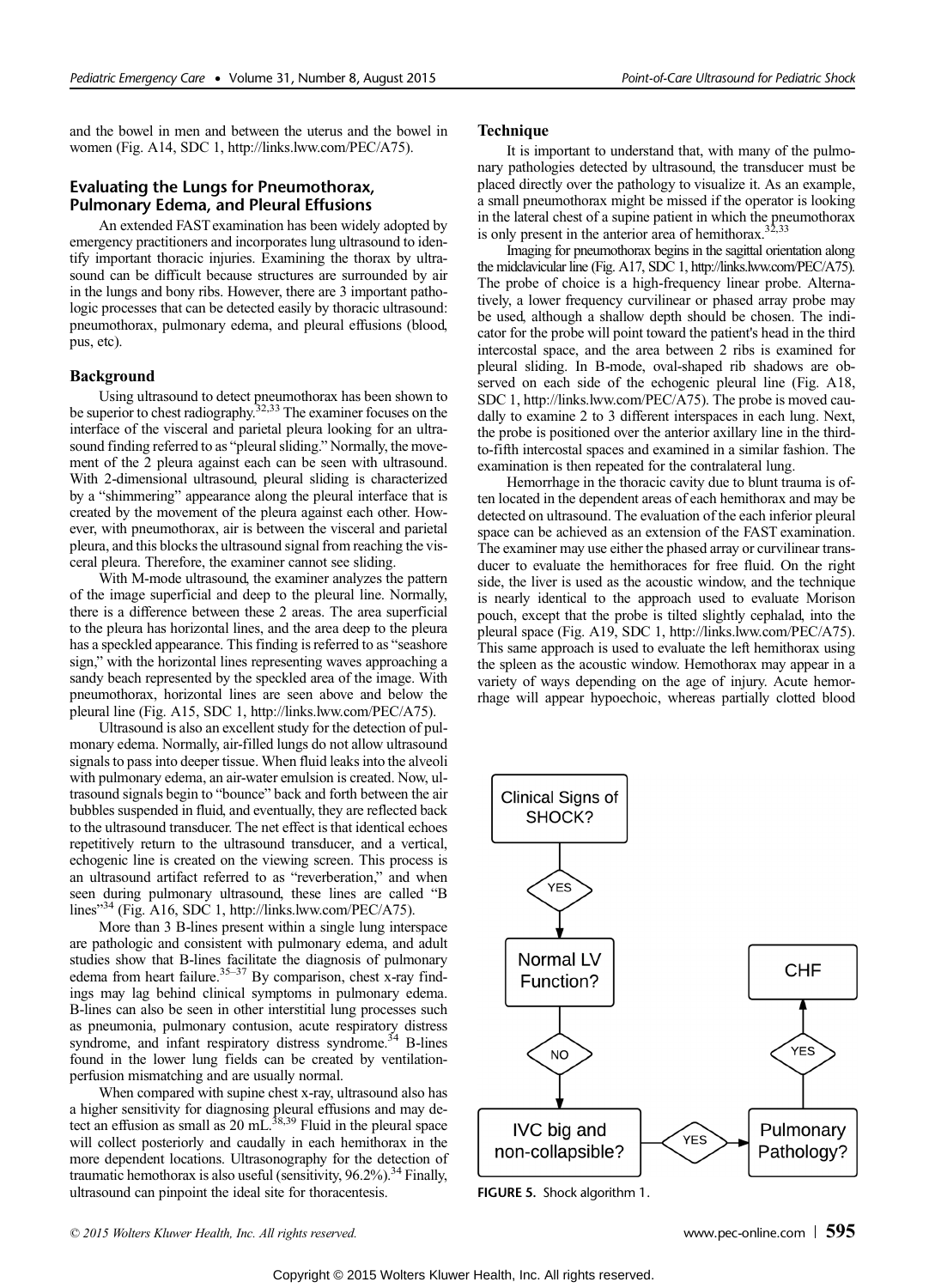

FIGURE 6. Shock algorithm 2.

will take on a more hyperechoic appearance (Fig. A20, SDC 1, http://links.lww.com/PEC/A75).

# **DISCUSSION**

It is imperative to understand the cause of shock to correctly facilitate management. Intravenous fluid is used for a relative loss of volume caused by the expansion of the vascular system due to sepsis or neurogenic injuries. Blood products may be needed for shock caused by hemorrhage. On the other hand, "drugs" are used for heart failure and for processes that obstruct blood being pumped from the heart; the most common example of which is pulmonary embolus. Examples of medications that might be used include vasopressors, inotropes, prostaglandins, anticoagulants, thrombolytics, and antiarrhythmics.

There are 3 distinct algorithms that incorporate the evaluation of the 4 areas previously discussed for the management of the shock. For each algorithm, the clinician will initially evaluate LV function. The second step is to estimate CVP based on IVC size and collapsibility. Next, an RUQ view is used to rule out free intraperitoneal fluid. Finally, the clinician determines whether the patient has pulmonary pathology in the form of pneumothorax, pulmonary edema, or pleural effusion.

# Shock Algorithm 1

In shock algorithm 1, the patient has the following (Fig. 5):

- Poor LV function
- An elevated CVP
- Pulmonary edema

#### Diagnosis: Cardiogenic shock.

These are the findings noted in the first case. Poor LV function in the setting of an enlarged, noncollapsible IVC is highly suggestive of cardiogenic shock. There is severely decreased LV wall motion on all views. In addition, the septal leaflet of the MV has limited excursion and barely approaches the interventricular septum. The finding of bilateral B-lines indicating pulmonary edema is present. The appropriate therapy in this case is to use medication for preload reduction and inotropic support, rather than further aggressive IV hydration.

During the patient's ED course, it is noted that the 1p36 deletion predisposes her to cardiomyopathy. Her respiratory viral panel is positive for rhinovirus/enterovirus. It was assumed that this viral infection produced the decompensated congestive heart failure in the setting of a baseline cardiomyopathy. Formal echocardiogram performed by pediatric cardiology noted biventricular systolic dysfunction.

# Shock Algorithm 2

In shock algorithm 2, the patient has the following (Fig. 6):

- Normal LV function
- A decreased CVP based on IVC size and inspiratory collapse, with intraperitoneal free fluid on RUQ examination
- No suggestion of pneumothorax or edema

Diagnosis: Hypovolemic shock.

This case is hemorrhagic shock. Eventually, the child's father admitted to striking the child several times on his back and abdomen in an effort to discipline him. The FAST examination revealed large amounts of intraperitoneal hemorrhage secondary to solid organ injury. The IVC completely collapses with inspiration indicating a low CVP in the setting of ongoing blood loss. Unfortunately, despite resuscitation efforts, the child died.

Hypovolemic shock may be due to an array of disease processes including gastroenteritis, diabetic ketoacidosis, sepsis, and acute blood loss. The treatment is fluids, either in the form of crystalloids or, if indicated, blood products. This case illustrates the importance of including nonaccidental trauma in the differential diagnosis in a patient presenting with undifferentiated hypotension. It also highlights the utility of performing a FAST examination to fully investigate potential etiologies of shock.

#### Shock Algorithm 3

In shock algorithm 3, the patient has the following (Fig. 7): • Hyperdynamic LV function



FIGURE 7. Shock algorithm 3.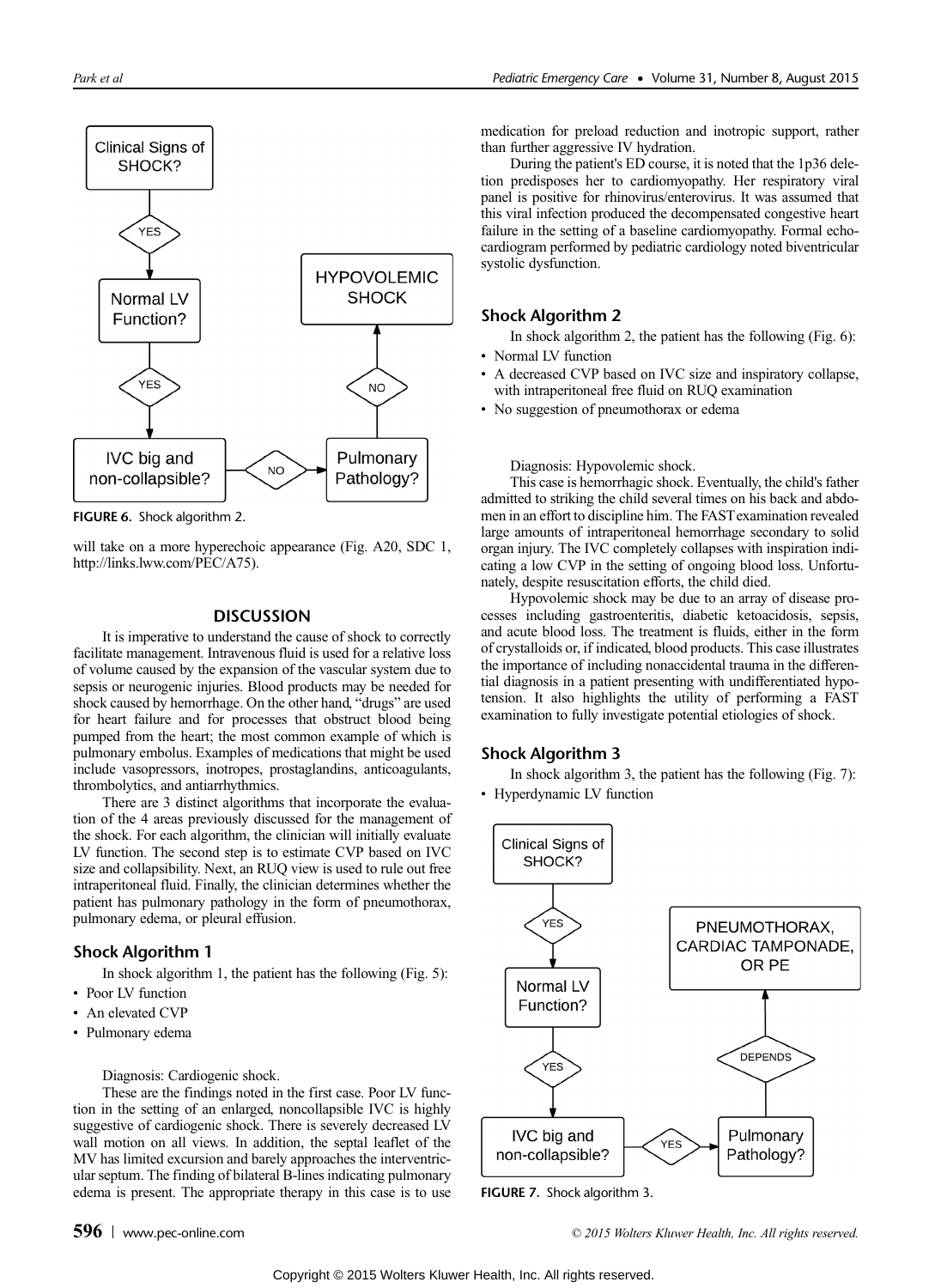

FIGURE 8. Parasternal long axis view of the heart with an enlarged RV causing septal bowing (arrowheads) into the LV. Left atrium (LA) and aortic outflow tract (Ao) also noted.

- A hyperdynamic heart by ultrasound is an increased ejection fraction with near-complete LV emptying due to decreased diastolic filling.
- Although a patient has an accelerated heart rate, the overall cardiac output is decreased due to a large reduction in stroke volume.
- An enlarged and noncompliant CVP
- No suggestion of pneumothorax or edema

Diagnosis: Right heart outflow obstruction (pneumothorax, cardiac tamponade, or pulmonary embolism).

This case demonstrates a large pericardial effusion causing RV outflow obstruction. The treatment for RV outflow obstruction depends on the primary disease process. Shock is caused by decreased LV filling resulting in decreased cardiac output. The LV is hyperdynamic, the IVC is large and noncompliant, and the lung examination is normal. In addition to cardiac tamponade, pulmonary emboli and tension pneumothorax cause obstruction of RV outflow.

Although cardiac tamponade is an uncommon cause of shock in children, it can be seen in ICU patients who have had procedures such as central lines and cardiac surgery, as well as infectious, rheumatologic, and neoplastic causes.<sup>39</sup> Initially, small pericardial effusions may not affect cardiac output. However, as the effusions enlarge, they compress the right atria and ventricles preventing them from filling with blood. This leads to the progressive reduction of blood getting to the LA and ventricle and thus a decrease in stroke volume and cardiac output.

Right atrial systolic collapse as well as RV diastolic collapse will be seen on ultrasound. The examiner may also see a "swinging heart" in late tamponade that causes the classic (although uncommon) electrocardiographic finding of electrical alternans.40 The IVC will appear dilated and show little or no collapse with inspiration.

Pericardiocentesis in this case yielded over 600 mL of inflammatory pericardial fluid. His hemodynamic status improved markedly after the procedure. He was admitted to intensive care and ultimately diagnosed with systemic lupus erythematosis.

Tension pneumothorax increases thoracic pressure and prevents adequate filling of the RA and ventricle. This may be seen after trauma, chest wall procedures, or vascular access procedures or as a result of barotrauma from positive pressure ventilation. Pulmonary ultrasound allows the examiner to differentiate pneumothorax from the other causes of RV outflow obstruction. The treatment of patients with tension pneumothorax is needle decompression followed by definitive tube thoracostomy.

Although pulmonary embolism also causes shock by RVoutflow obstruction, it has distinct sonographic features. With pericardial effusion and pneumothorax, there is decreased filling of the RA and ventricles. However, large pulmonary emboli will impede blood flow through the pulmonary arteries and cause a sudden increase in right heart pressures. The obstruction of the pulmonary vasculature will reduce LV diastolic filling, stroke volume, and cardiac output. On ultrasound, large pulmonary emboli will cause the RV to appear dilated and hypocontractile with the septum bowing into the LV (Fig. 8). Unfortunately, transthoracic echocardiography has a poor sensitivity (around 50%) for detecting all pulmonary emboli, and it should not be used to rule out pulmonary embolism.<sup>41</sup> However, it can facilitate management in an acutely decompensated patient requiring immediate thrombolysis and/or anticoagulation to treat the underlying cause of shock.

# **CONCLUSIONS**

Determining the etiology of shock in critically ill children is oftentimes challenging, yet expeditious diagnosis and focused treatment may be lifesaving. Point-of-care ultrasound may be used to rapidly identify reversible causes of pediatric shock. A methodical approach to critically ill pediatric patients is advocated, with a stepwise approach that includes evaluation of the heart, the IVC, the RUQ or pelvis, and the lungs. Using this 4-view approach in a simple shock algorithm allows the sonographer to rapidly determine the type of shock and the management options for the patient. This sonographic approach to critically ill pediatric patients has not been validated. In the future, well-designed studies to assess outcome measures with regard to POCUS in this patient population are necessary.

# **REFERENCES**

- 1. World Health Organization. World Health Statistics 2014. Geneva, Switzerland: WHO Press; 2014. http://apps.who.int/iris/bitstream/10665/ 112738/1/9789240692671\_eng.pdf?ua=1. Accessed March 21, 2015.
- 2. Marin JR, Lewiss RE; American Academy of Pediatrics, et al. Point-of-care ultrasonography by pediatric emergency physicians. Ann Emerg Med. 2015;65: 472–478.
- 3. Marin JR, Lewiss RE; American Academy of Pediatrics, et al. Point-of-care ultrasonography by pediatric emergency medicine physicians. Pediatrics. 2015;135:e1113–e1122. doi:10.1542/peds.2015-0343.
- 4. Brenner DJ, Hall EJ. Computed tomography—an increasing source of radiation exposure. N Engl J Med. 2007;357:2277–2284.
- 5. Accreditation Council for Graduate Medical Education (ACGME). ACGME Pediatrics Residency Requirements. Available at: http://acgme. org/acgmeweb/Portals/0/PFAssets/ProgramRequirements/320\_pediatrics\_ 07012015.pdf. Accessed April 6, 2015.
- 6. Conlon TW, Himebauch AS, Fitzgerald JC, et al. Implementation of a pediatric critical care focused bedside ultrasound training program in a large academic PICU. Pediatr Crit Care Med. 2015;16:219–226.
- 7. Chamberlain MC, Reid SR, Madhok M. Utilization of emergency ultrasound in pediatric emergency departments. Pediatr Emerg Care. 2011; 27:628–632.
- 8. Neri L, Storti E, Lichtenstein D. Toward an ultrasound curriculum for critical care medicine. Crit Care Med. 2007;35(suppl 5):S290–S304.
- 9. Blackstock U, Munson J, Szyld D. Bedside ultrasound curriculum for medical students: report of a blended learning curriculum implementation and validation. J Clin Ultrasound. 2015;43:139–144.